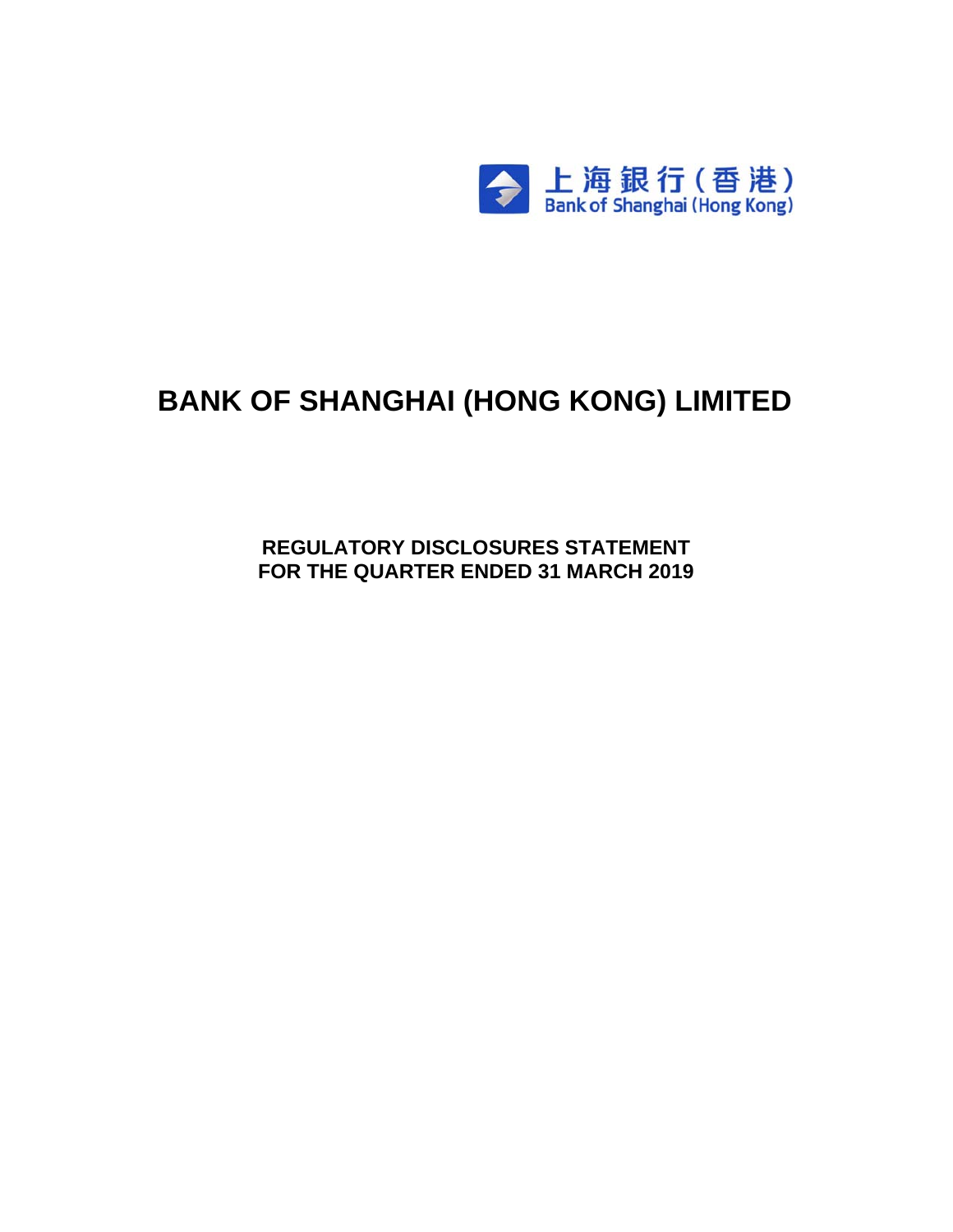| <b>Contents</b>                  | Page(s) |
|----------------------------------|---------|
| <b>Key Prudential Ratios</b>     |         |
| Overview of Risk-weighted amount | 3       |
| Leverage Ratio                   | 5       |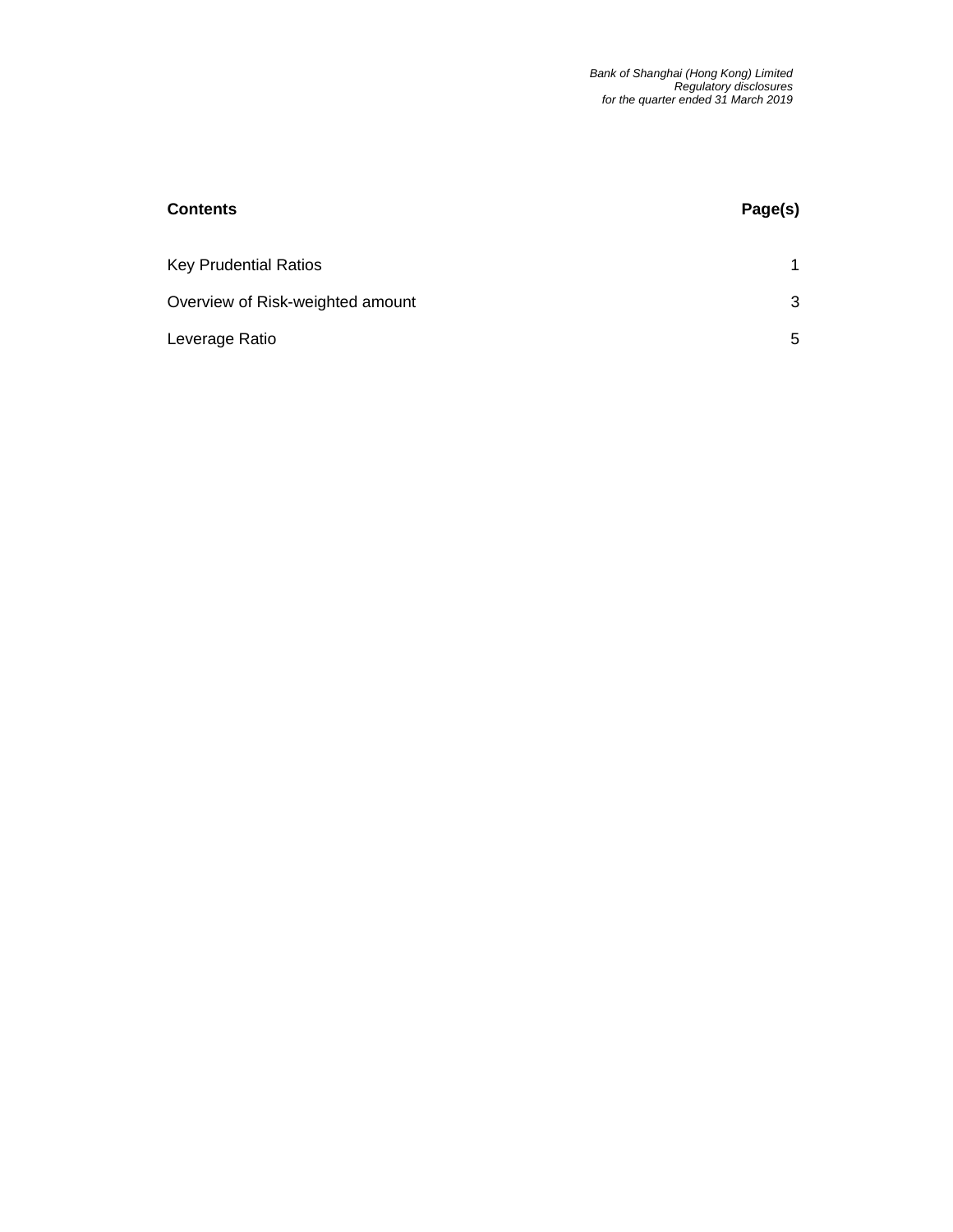This document contains Pillar 3 disclosures of Bank of Shanghai (Hong Kong) Limited (the "Bank") relating to key prudential ratios, leverage ratio and risk-weighted amount ("RWA") by risk types. The following disclosures are prepared in accordance with the Banking (Disclosure) Rules and standard disclosure templates promulgated by the Hong Kong Monetary Authority (the "HKMA"). The Bank is only required to calculate capital adequacy ratio and leverage ratio on an unconsolidated basis.

#### **1 Key Prudential Ratios**

The following table provides an overview of the Bank's key prudential ratios.

|                | HK\$'000                                                                         | As at<br>31 March<br>2019 | As at<br>31 December<br>2018 | As at<br>30 September<br>2018 | As at<br>30 June<br>2018 | As at<br>31 March<br>2018 |
|----------------|----------------------------------------------------------------------------------|---------------------------|------------------------------|-------------------------------|--------------------------|---------------------------|
|                | <b>Regulatory Capital (amount)</b>                                               |                           |                              |                               |                          |                           |
| $\mathbf{1}$   | Common Equity Tier 1 (CET1)                                                      | 4,257,775                 | 4,116,055                    | 4,036,988                     | 3,989,052                | 4,012,509                 |
| $\overline{2}$ | Tier 1                                                                           | 4,257,775                 | 4,116,055                    | 4,036,988                     | 3,989,052                | 4,012,509                 |
| 3              | <b>Total Capital</b>                                                             | 4,413,244                 | 4,273,469                    | 4,199,153                     | 4,149,736                | 4,178,967                 |
|                | RWA (amount)                                                                     |                           |                              |                               |                          |                           |
| 4              | <b>Total RWA</b>                                                                 | 19,573,401                | 19,416,477                   | 18,527,606                    | 16,471,672               | 17,585,483                |
|                | Risk-based regulatory capital ratios (as a<br>percentage of RWA)                 |                           |                              |                               |                          |                           |
| 5              | CET1 ratio (%)                                                                   | 21.8                      | 21.2                         | 21.8                          | 24.2                     | 22.8                      |
| 6              | Tier 1 ratio (%)                                                                 | 21.8                      | 21.2                         | 21.8                          | 24.2                     | 22.8                      |
| $\overline{7}$ | Total Capital ratio (%)                                                          | 22.5                      | 22.0                         | 22.7                          | 25.2                     | 23.8                      |
|                | Additional CET1 buffer requirements (as a<br>percentage of RWA)                  |                           |                              |                               |                          |                           |
| 8              | Capital conservation buffer requirement (%)                                      | 2.500                     | 1.875                        | 1.875                         | 1.875                    | 1.875                     |
| $\mathsf g$    | Countercyclical capital buffer requirement (%)                                   | 0.876                     | 0.737                        | 0.700                         | 0.765                    | 0.732                     |
| 10             | Higher loss absorbency requirements (%) (applicable<br>only to G-SIBs or D-SIBs) |                           |                              |                               |                          |                           |
| 11             | Total Al-specific CET1 buffer requirements (%)                                   | 3.376                     | 2.612                        | 2.575                         | 2.640                    | 2.607                     |
| 12             | CET1 available after meeting the AI's minimum<br>capital requirements (%)        | 14.5                      | 14.0                         | 14.7                          | 17.2                     | 15.8                      |
|                | <b>Basel III Leverage ratio</b>                                                  |                           |                              |                               |                          |                           |
| 13             | Total Leverage ratio (LR) exposure measure                                       | 25,071,955                | 24,494,074                   | 23,466,992                    | 21,319,696               | 24,349,456                |
| 14             | LR (%)                                                                           | 17.0                      | 16.8                         | 17.2                          | 18.7                     | 16.5                      |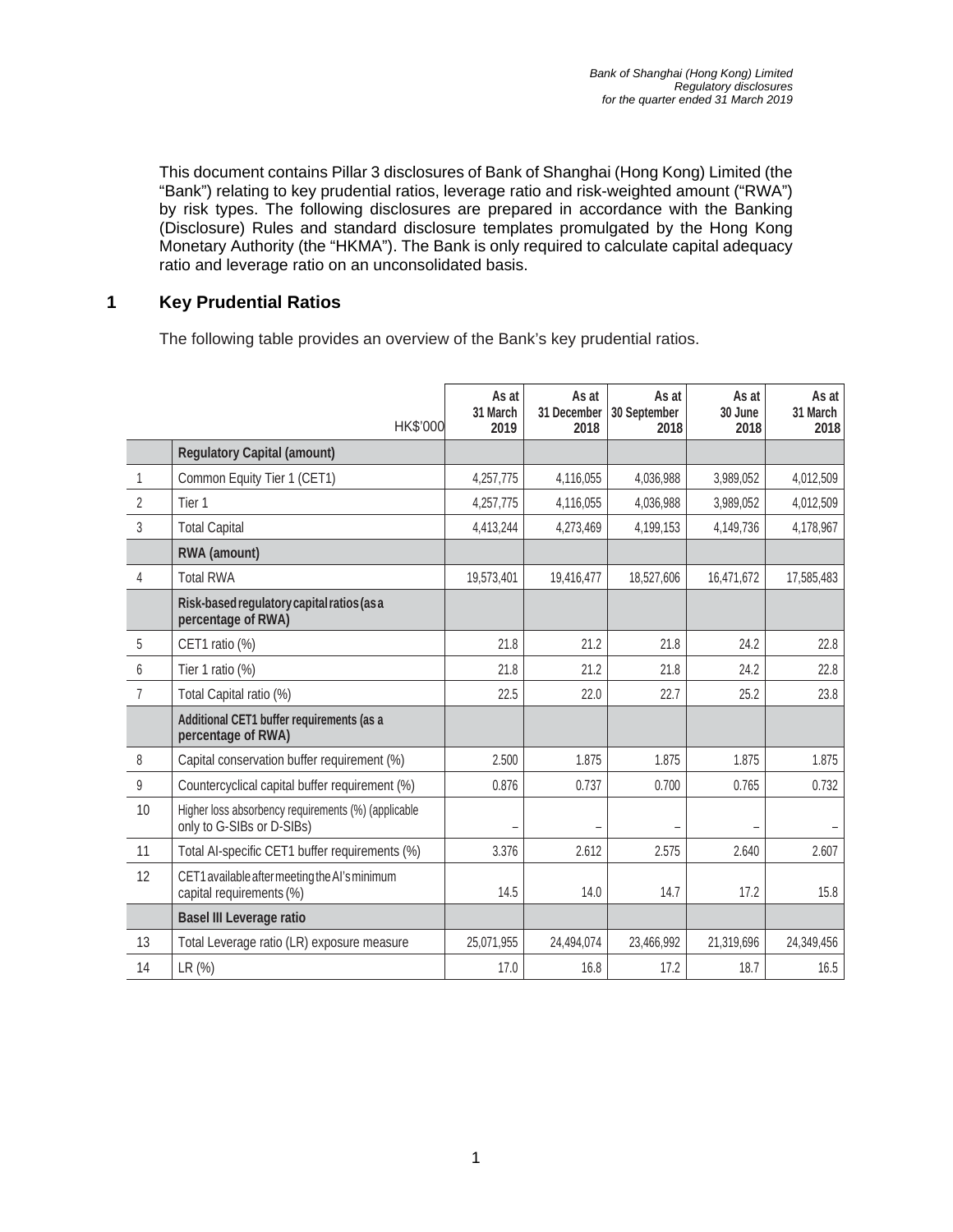## **1 Key Prudential Ratios (continued)**

|     | HK\$'000                                                                   | As at<br>31 March<br>2019 | As at<br>2018 | As at<br>31 December 30 September<br>2018 | As at<br>30 June<br>2018 | As at<br>31 March<br>2018 |
|-----|----------------------------------------------------------------------------|---------------------------|---------------|-------------------------------------------|--------------------------|---------------------------|
|     | Liquidity Coverage Ratio (LCR)/Liquidity<br><b>Maintenance Ratio (LMR)</b> |                           |               |                                           |                          |                           |
|     | Applicable to category 1 institution only:                                 |                           |               |                                           |                          |                           |
| 15  | Total high quality liquid assets (HQLA)                                    | <b>NA</b>                 | <b>NA</b>     | <b>NA</b>                                 | <b>NA</b>                | NA                        |
| 16  | Total net cash outflows                                                    | <b>NA</b>                 | <b>NA</b>     | <b>NA</b>                                 | <b>NA</b>                | <b>NA</b>                 |
| 17  | LCR (%)                                                                    | <b>NA</b>                 | <b>NA</b>     | <b>NA</b>                                 | <b>NA</b>                | <b>NA</b>                 |
|     | Applicable to category 2 institution only:                                 |                           |               |                                           |                          |                           |
| 17a | LMR(%)                                                                     | 74.2                      | 72.3          | 55.2                                      | 55.6                     | 55.1                      |
|     | Net Stable Funding Ratio (NSFR)/Core Funding<br>Ratio (CFR)                |                           |               |                                           |                          |                           |
|     | Applicable to category 1 institution only:                                 |                           |               |                                           |                          |                           |
| 18  | Total available stable funding                                             | <b>NA</b>                 | <b>NA</b>     | <b>NA</b>                                 | <b>NA</b>                | <b>NA</b>                 |
| 19  | Total required Stable funding                                              | <b>NA</b>                 | <b>NA</b>     | <b>NA</b>                                 | <b>NA</b>                | <b>NA</b>                 |
| 20  | NSFR (%)                                                                   | <b>NA</b>                 | <b>NA</b>     | <b>NA</b>                                 | <b>NA</b>                | NA                        |
|     | Applicable to category 2A institution only:                                |                           |               |                                           |                          |                           |
| 20a | CFR (%)                                                                    | 115.1                     | 115.1         | 108.3                                     | 105.8                    | 105.5                     |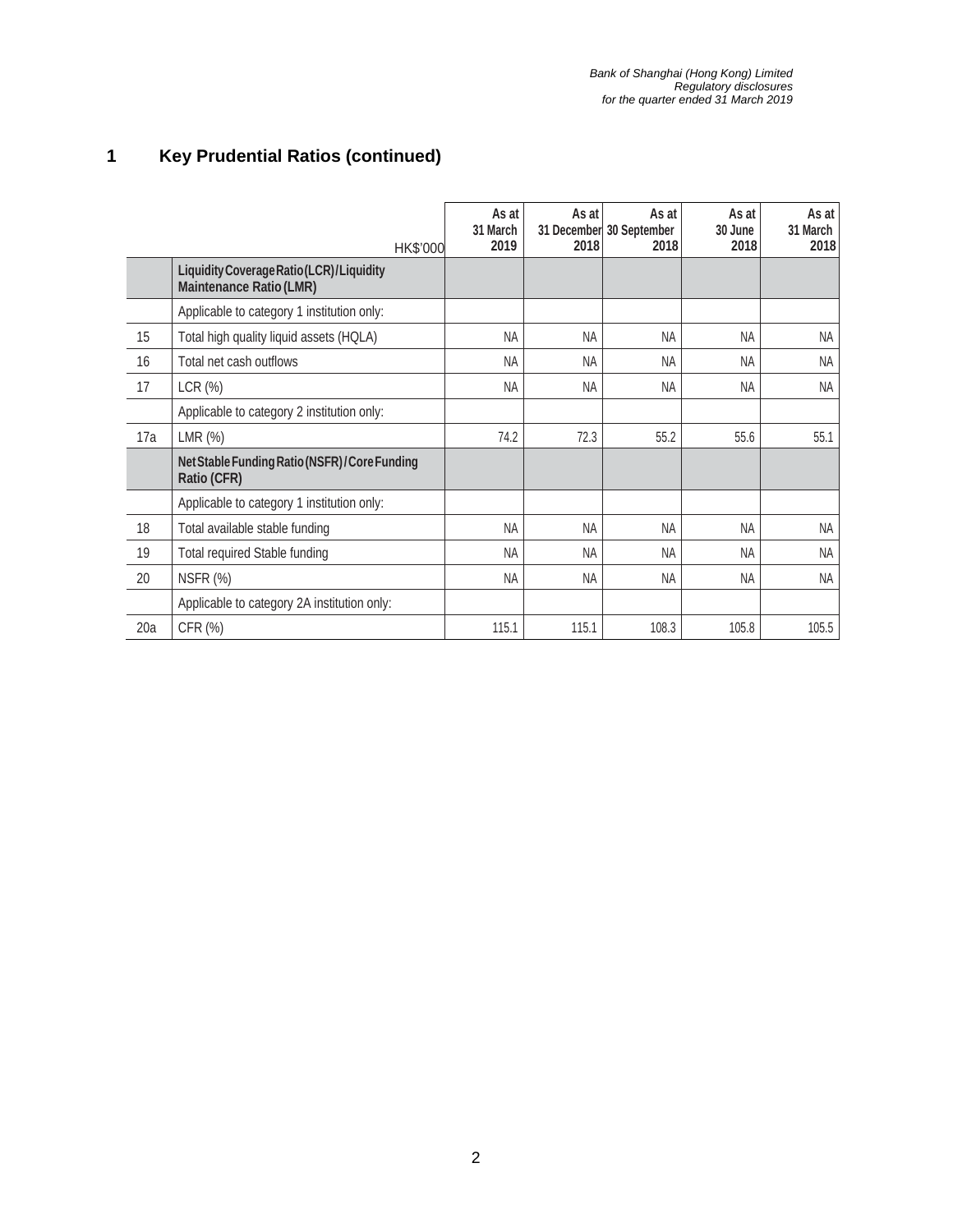#### **2 Overview of Risk-weighted amount**

The table below sets out the RWA by risk types and their corresponding capital requirements (i.e. 8% of the RWA):

|                |                                                                                                    | (a)                           | (b)                                    | (c)                           |
|----------------|----------------------------------------------------------------------------------------------------|-------------------------------|----------------------------------------|-------------------------------|
|                |                                                                                                    | <b>RWA</b>                    | <b>Minimum capital</b><br>requirements |                               |
|                | HK\$'000                                                                                           | As at 31<br><b>March 2019</b> | As at 31<br>December 2018              | As at 31<br><b>March 2019</b> |
| 1              | Credit risk for non-securitization exposures                                                       | 16,539,583                    | 16,430,377                             | 1,323,167                     |
| $\overline{2}$ | Of which STC approach                                                                              | 16,539,583                    | 16,430,377                             | 1,323,167                     |
| 2a             | Of which BSC approach                                                                              |                               |                                        |                               |
| 3              | Of which foundation IRB approach                                                                   |                               |                                        |                               |
| 4              | Of which supervisory slotting criteria approach                                                    |                               |                                        |                               |
| 5              | Of which advanced IRB approach                                                                     |                               |                                        |                               |
| 6              | Counterparty default risk and default fund<br>contributions                                        | 47,377                        | 38,149                                 | 3,790                         |
| $\overline{7}$ | Of which SA-CCR*                                                                                   | <b>NA</b>                     | <b>NA</b>                              | <b>NA</b>                     |
| 7a             | Of which CEM                                                                                       | 41,236                        | 38,149                                 | 3,299                         |
| 8              | Of which IMM(CCR) approach                                                                         |                               |                                        |                               |
| 9              | Of which others                                                                                    | 6,141                         |                                        | 491                           |
| 10             | <b>CVA</b> risk                                                                                    | 37,175                        | 47,600                                 | 2,974                         |
| 11             | Equity positions in banking book under the simple<br>risk-weight method and internal models method |                               |                                        |                               |
| 12             | Collective investment scheme ("CIS") exposures<br>$-LTA^*$                                         | <b>NA</b>                     | <b>NA</b>                              | <b>NA</b>                     |
| 13             | CIS exposures - MBA*                                                                               | <b>NA</b>                     | <b>NA</b>                              | <b>NA</b>                     |
| 14             | CIS exposures - FBA*                                                                               | <b>NA</b>                     | <b>NA</b>                              | <b>NA</b>                     |
| 14a            | CIS exposures - combination of approaches*                                                         | <b>NA</b>                     | <b>NA</b>                              | <b>NA</b>                     |
| 15             | Settlement risk                                                                                    |                               |                                        |                               |
| 16             | Securitization exposures in banking book                                                           | -                             |                                        |                               |
| 17             | Of which SEC-IRBA                                                                                  |                               |                                        |                               |
| 18             | Of which SEC-ERBA                                                                                  |                               |                                        |                               |
| 19             | Of which SEC-SA                                                                                    | -                             |                                        |                               |
| 19a            | Of which SEC-FBA                                                                                   |                               |                                        |                               |
| 20             | Market risk                                                                                        | 972,863                       | 979,838                                | 77,829                        |
| 21             | Of which STM approach                                                                              | 972,863                       | 979,838                                | 77,829                        |
| 22             | Of which IMM approach                                                                              |                               |                                        |                               |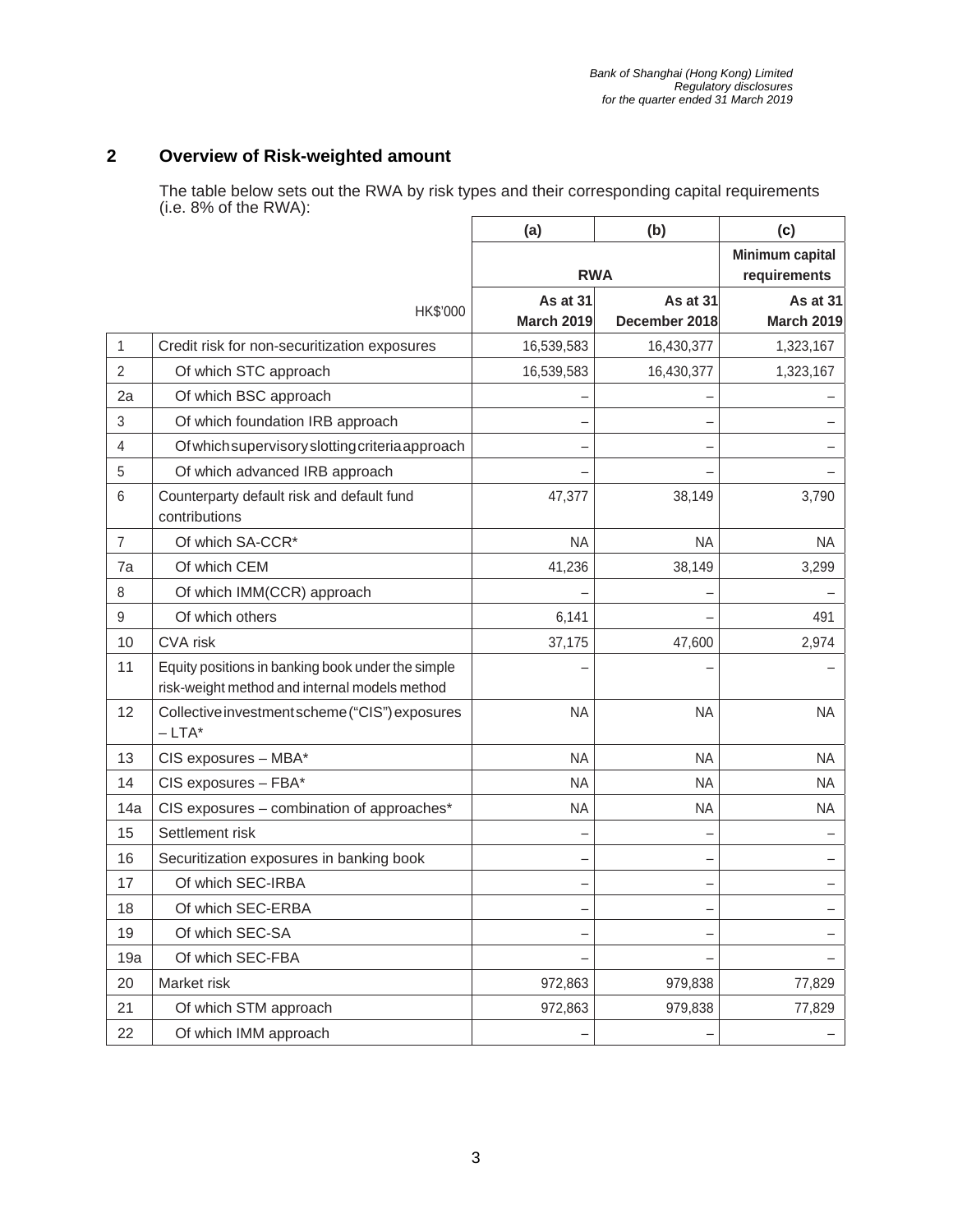#### **2 Overview of Risk-weighted amount (continued)**

|                 |                                                                                                                                                               | (a)                           | (b)                             | (c)                           |
|-----------------|---------------------------------------------------------------------------------------------------------------------------------------------------------------|-------------------------------|---------------------------------|-------------------------------|
|                 |                                                                                                                                                               | <b>RWA</b>                    | Minimum capital<br>requirements |                               |
|                 | HK\$'000                                                                                                                                                      | As at 31<br><b>March 2019</b> | As at 31<br>December 2018       | As at 31<br><b>March 2019</b> |
| 23              | Capital charge for switch between exposures in<br>trading book and banking book (not applicable<br>before the revised market risk framework takes<br>effect)* | <b>NA</b>                     | <b>NA</b>                       | <b>NA</b>                     |
| 24              | Operational risk                                                                                                                                              | 830,475                       | 806,700                         | 66,438                        |
| 24a             | Sovereign concentration risk*                                                                                                                                 | <b>NA</b>                     | <b>NA</b>                       | <b>NA</b>                     |
| 25              | Amounts below the thresholds for deduction<br>(subject to 250% RW)                                                                                            | 1,145,928                     | 1,113,813                       | 91,674                        |
| 26              | Capital floor adjustment                                                                                                                                      |                               |                                 |                               |
| 26a             | Deduction to RWA                                                                                                                                              |                               |                                 |                               |
| 26 <sub>b</sub> | Of which portion of regulatory reserve for<br>general banking risks and collective provisions<br>which is not included in Tier 2 Capital                      |                               |                                 |                               |
| 26c             | Of which portion of cumulative fair value gains<br>arising from the revaluation of land and<br>buildings which is not included in Tier 2 Capital              |                               |                                 |                               |
| 27              | <b>Total</b>                                                                                                                                                  | 19,573,401                    | 19,416,477                      | 1,565,872                     |

Total RWA remained stable during the quarter.